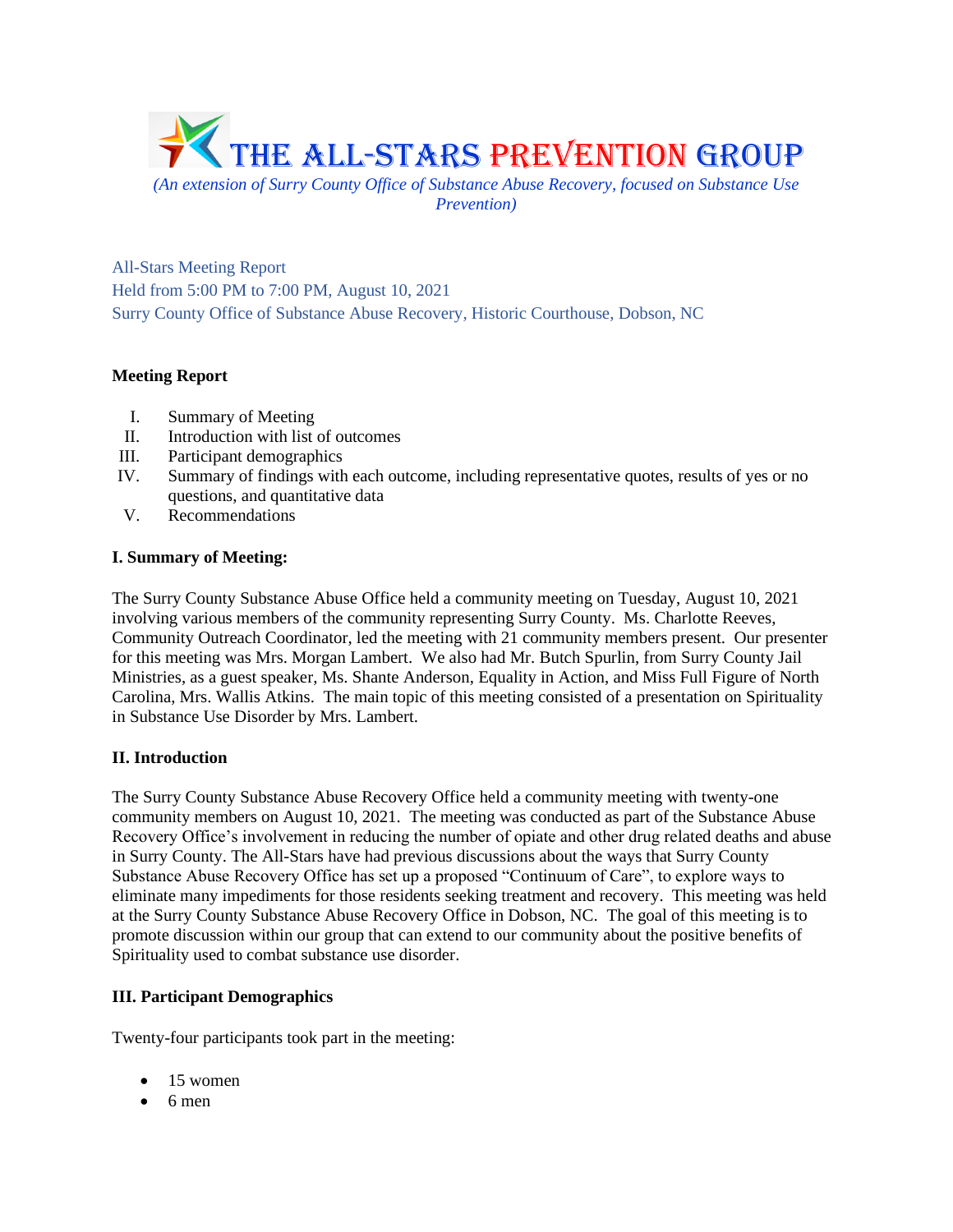#### **IV. Participant Perspectives**

- **Perspective 1:** Charlotte Reeves began the meeting by welcoming everyone and letting them know that dinner will be a little late. Ms. Reeves discussed the agenda for the meeting and spoke to the group about the benefits of using Spirituality in the treatment of substance use disorder. She went over a listing of different types of things that people consider their higher power. Then she reviewed bullet points that were positive life protective factors that can result from having Spirituality in your life when you trying to enter Recovery, or when you are living in Recovery. Ms. Reeves thanked Mr. Mark Willis, Director of The Surry County Substance Abuse for providing Papa John's for dinner. Also, thanks to Mr. Jamie Edwards for going to pick the food up, at the last minute, due to the food establishment's driver shortage.
- **Perspective 2:** Mrs. Morgan Lambert began her presentation about Spirituality in Substance Use Disorder by using a document authored by Mr. Mark Willis entitled Operation Vital Links. In this document, Mr. Willis provides a listing of the four main categories of substance use disorder which are Prevention, Intervention, Treatment, and Recovery. Mrs. Lambert went through each of these sections and provided ways that citizens and church members could lend a hand to help. She also explained that we would doing a service to others to better their life and the lives of their families. She explained that we would be doing much more than a good deed, we have the possibility to alter the life trajectory of many people by doing a great service to those in desperate need.
- **Perspective 3:** Mr. Butch Spurlin then was introduced to speak about his experiences and the benefits and needs of Surry County's Jail Ministries. He began by briefly talking about his lived experiences. Then he told what jail ministries are and how it benefits those who are incarcerated. He mentioned the great benefit of giving people hope that their life can improve and be different. He also talked about those in the jail population that truly want to change and simply need the helping hand of humanity.
- **Prevention 4:** Ms. Deborah Giep, Transportation Coordinator for Ride the Road to Recovery, gave a presentation of data sets related to her new program, such as the number of miles driven, number of people that were transported and number of hours drivers have spent with someone who has substance use disorder. She made a relation to what Ms. Lambert stated, which was how much influence one person can have in a short time. She also discussed difficulties the program has and things they are currently dealing with on a daily basis, such as no call backs from clients, no shows, difficulty getting the proper information from clients, etc.
- **Prevention 5:** Next, Ms. Shante Anderson spoke about the Summer Jamz that was at Riverside Park July 31. She discussed her own lived experience and how that led her to formally start her non-profit called Equality-In-Action. All-Star Members McKenzie King, Paula Sheets, Jennifer Sinacore, Charlotte Reeves, and Melissa Mundy were all present at this event. The All-Stars Prevention Group Members set up a table and handed out Deterra Drug Deactivation Kits, SAMHSA Tips for Teens Publications on Cocaine, Methamphetamine, Opioids, Underage Drinking, and Tobacco. Information was also presented about "Ride the Road to Recovery" transportation program, the All-Star Prevention Group, and how to access both programs through surrycountycares.com.